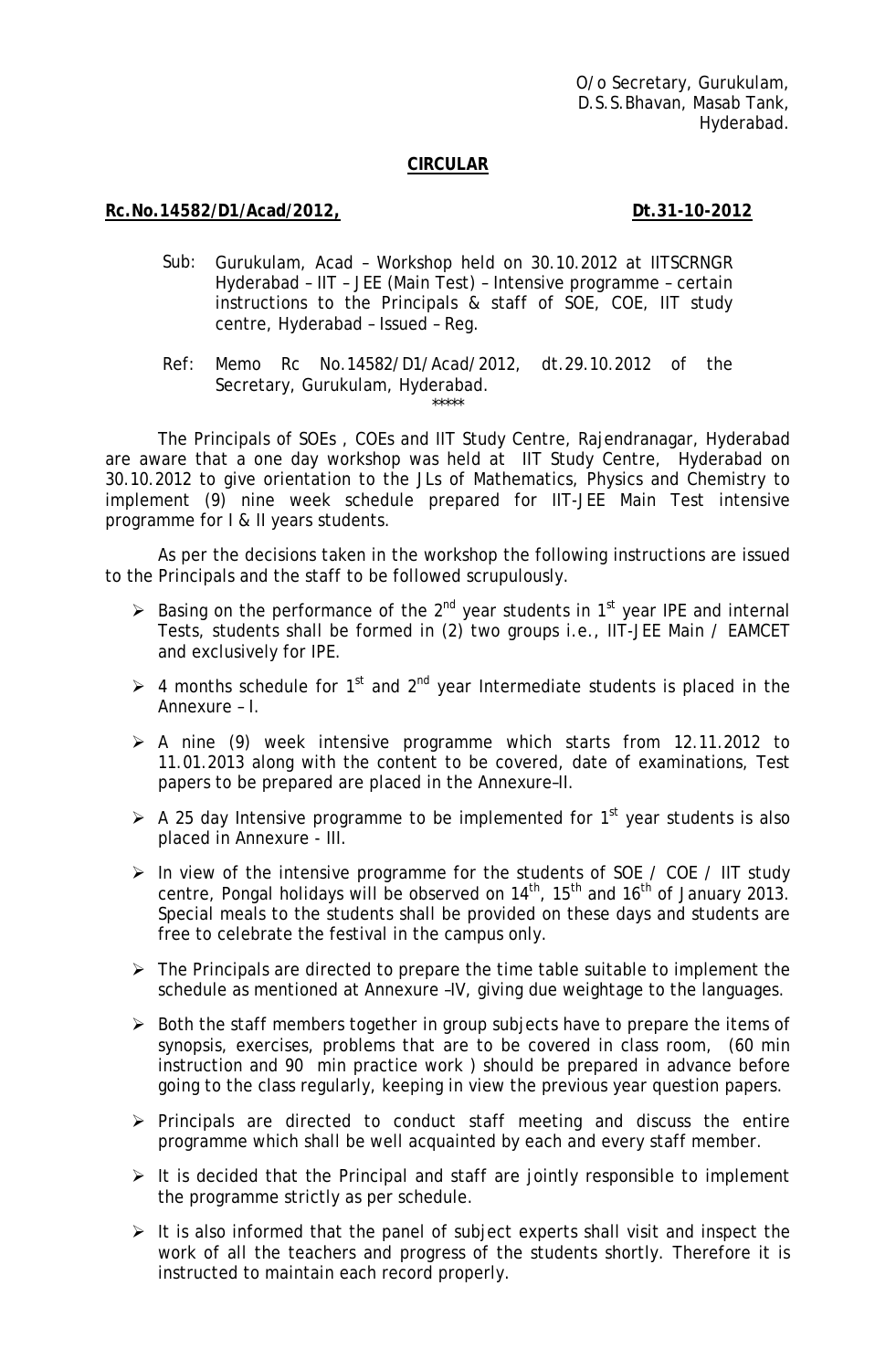The Principal and staff are instructed to take utmost care in each and every student and see that all students should get through the IPE examination with at least first class marks and also there should be representation for IITs / NITs and medical colleges at least 3 to 5 students in each institution of SOEs and COEs and a good number of students from IIT study centre.

> Sd/- **Secretary**

Deputy Secretary (Acad.)

To

The Principals of SOEs / COEs / IIT Study centre Rajendranagar, Hyderabad Copy to the Project Officer of ITDA concerned.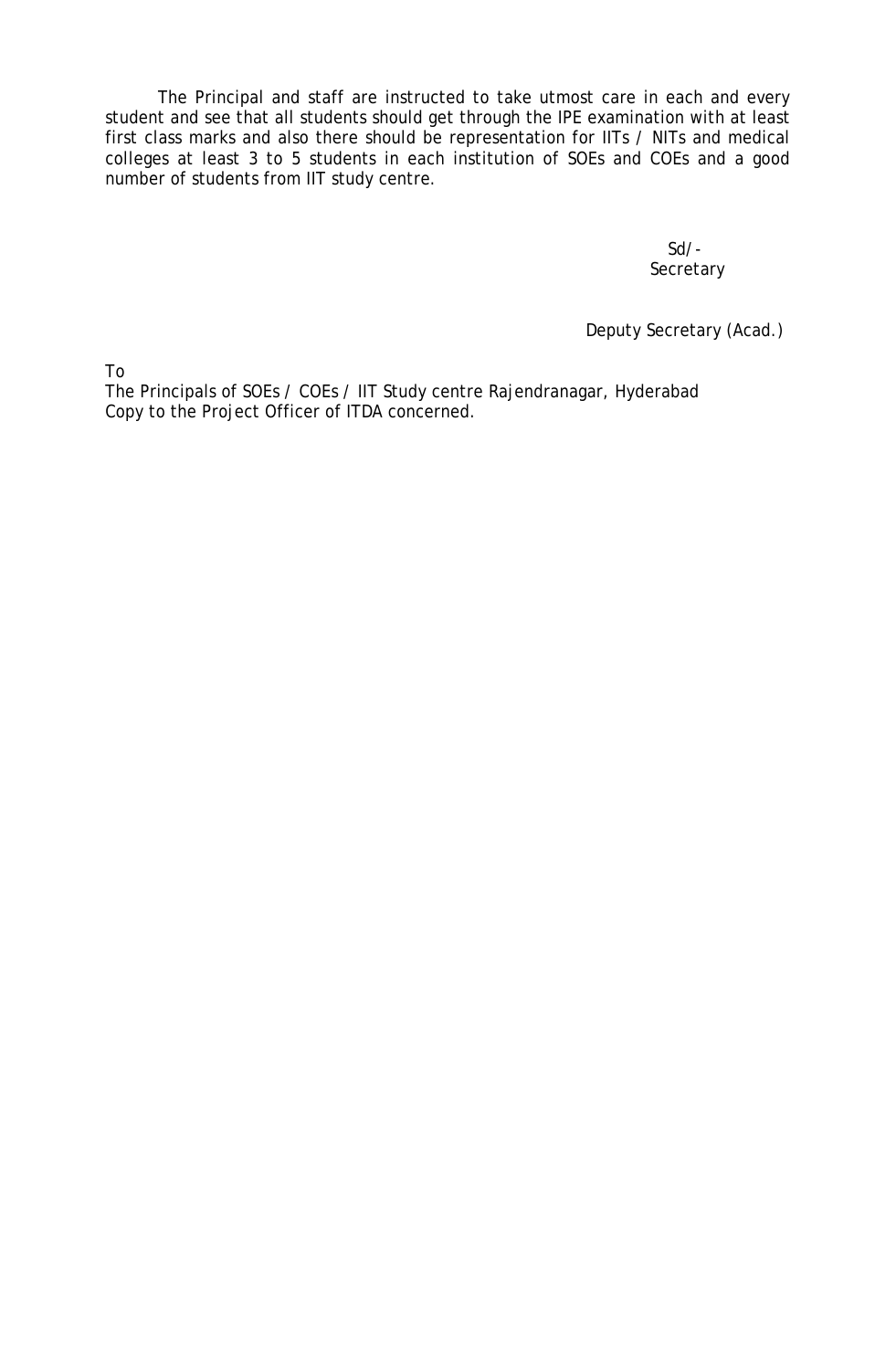### **Annexure – I**

### **SHCEDULE FOR THE MONTHS OF NOV/DEC.2012 & JAN/FEB.2013 IN SOE/COE/IIT STUDY CENTRE**

### **2nd year Intermediate**

| Date                           | Programme                                                                                                                                                     |
|--------------------------------|---------------------------------------------------------------------------------------------------------------------------------------------------------------|
| 30-10-2012                     | Workshop on instruction & evaluation on (8) week<br>schedule i.e, 12.11.12 to 12.01.13 (49) Days for<br>IIT/JEE/NEET main exams including tests on<br>Sundays |
| 31-10-2012 to 17-11-2012       | Coverage of left over syllabus                                                                                                                                |
| 18-11-12 to 12-01-13 (9 weeks) | Instruction on IIT/JEE/NEET Model including a<br>Test on every Sunday on main /NEET Model. For<br><b>IPE students on IPE Model</b>                            |
| $13 - 01 - 13$                 | Cumulative Test on IIT/JEE Main, NEET Model                                                                                                                   |
| 14-01-13 to 16-01-13           | Pongal Holidays                                                                                                                                               |
| 17-01-13 to 20-01-13           | Preparation / Revision for IPE on total syllabus                                                                                                              |
| 21-01-13 to 31-01-13           | IPE pre-final-I (Alternative days)                                                                                                                            |
| 01-02-13 to 09-02-13           | Preparation/Revision for Practical examination                                                                                                                |
| 10-02-13 to 13-02-13           | <b>Model Practical examinations</b>                                                                                                                           |
| 14-02-13 to 24-02-13           | Pre-final-II/IPE Practical Exams                                                                                                                              |
| 25-02-13 to till IPE           | Preparation of IPE Final<br>$1st$ your Intermediate                                                                                                           |

### **1st year Intermediate**

| Date                 | Programme                                                                                                             |
|----------------------|-----------------------------------------------------------------------------------------------------------------------|
| 01-11-12 to 20-12-12 | Coverage of syllabus along with instruction in the<br>model of IIT/JJEE main/NEET including a test on<br>every Sunday |
| 21-12-12 to 31-12-12 | Preparation for IPE pre-final - I on total syllabus                                                                   |
| 02-1-13 to 12-1-13   | Pre-final - I on alternative days                                                                                     |
| $13 - 1 - 13$        | Discussion on paper                                                                                                   |
| 14-01-13 to 16-01-13 | Pongal Holidays                                                                                                       |
| 17-1-13 to 10-2-13   | Intensive coaching on IIT/JEE main/NEET Model<br>for Main students and IPE Model for IPE students                     |
| 12-2-13 to 22-2-13   | Pre-final - II on alternative days                                                                                    |
| 23-02-13 to 28-02-13 | Preparation for IPE Final                                                                                             |

**Note: Minimum (10) Practical in each subject shall be completed before 31st jan.13 at the convenient time, for 1st year students.** 

 **Sd/-** 

**Secretary**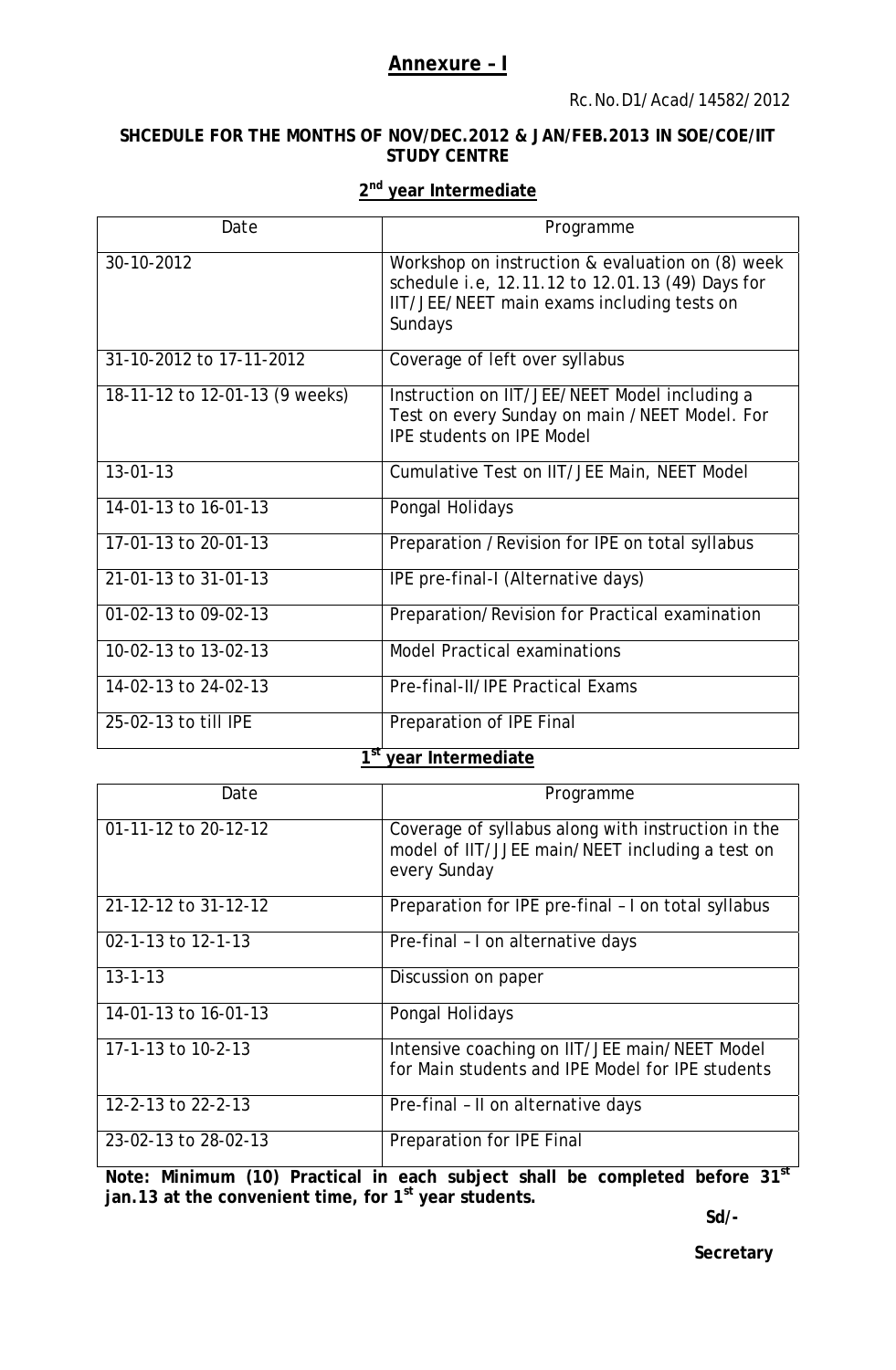# **Annexure ‐ II 9‐WEEK SCHEDULE ON IIT MAIN TEST INTENSIVE PROGRAMME FOR 2ND YEA R**

| <b>WEEK</b>    | Date (week)              | <b>Sbujects</b>                                                                                                                        |                                                                                                                     |                                                                                                                                                |  |
|----------------|--------------------------|----------------------------------------------------------------------------------------------------------------------------------------|---------------------------------------------------------------------------------------------------------------------|------------------------------------------------------------------------------------------------------------------------------------------------|--|
| <b>NO</b>      |                          | <b>Mathematics</b>                                                                                                                     | <b>Physics</b>                                                                                                      | Chemistry                                                                                                                                      |  |
| 1              | 12-11-2012 TO 17-11-2012 | TRIGONOMETRY (UP TO TRANSFORMATION)<br>VECTORS, 3-D                                                                                    | VECTORS, KINEMATICS, DYNAMICS, FRICTION, GENERA STATES OF MATTER,<br>L PHYSICS+EXPT PHYSICS, COLLISION, W.P.E, C.M. | <b>ATOMIC STRUCTURE &amp; NUCLEAR CHEMISTRY,</b><br><b>GENERAL ORGANIC CHEMISTRY</b>                                                           |  |
| T1             | 11/18/2012               | Principal, SOE Parvathipuram shall prepare the Question paper IIT-JEE Main Model (30 M + 30 P + 30 C) and put it in mail on 15.11.2012 |                                                                                                                     |                                                                                                                                                |  |
| 2              | 19-11-2012 TO 24-11-2012 | STRAIGHT LINES, CIRCLES, PROPERTIES OF<br><b>TRIANGLES</b>                                                                             | ROTATIONAL MECHANICS, GRAVITATION,<br><b>PROPERTIES OF MATTER</b>                                                   | STOICHIOMETRY, SOLID STATE COLLIGATIVE<br>PROPERTIES, PREPARATION & PROPERTIES OF<br><b>HYDROCARBONS</b>                                       |  |
| T <sub>2</sub> | 11/25/2012               | Principal, COE Warangal shall prepare the Question paper IIT-JEE Main Model (30 M + 30 P + 30 C) and put it in mail on 22.11.2012      |                                                                                                                     |                                                                                                                                                |  |
| 3              | 26-11-2012 TO 01-12-2012 | <b>WEEK 1 + WEEK 2 SYLLABUS-REVISION -</b><br><b>ASSIGNMENTS &amp; PAPER DISCUSSIONS</b>                                               | WEEK 1 + WEEK 2 SYLLABUS-REVISION -<br><b>ASSIGNMENTS &amp; PAPER DISCUSSIONS</b>                                   | WEEK 1 + WEEK 2 SYLLABUS-REVISION -<br><b>ASSIGNMENTS &amp; PAPER DISCUSSIONS</b>                                                              |  |
| C1             | 12/2/2012                | This common paper shall be prepared by identified agency and will be mailed on 30.11.2012                                              |                                                                                                                     |                                                                                                                                                |  |
| 4              | 03-12-2012 TO 08-12-2012 | FUNCTIONS, LIMITS, CONTINUITY, DERIVATIVES,<br>APPLICATION OF DERIVATIVES, INVERSE<br><b>TRIGONOMETRIC FUNCTIONS</b>                   | HEAT (COMPLETE), SHM                                                                                                | THERMODYNAMICS, ELECTROCHEMISTRY,<br>SURFACE CHEMISTRY, PREPARATION &<br>PROPERTIES OF ALKYLHALIDES, HALOARENES,<br>ALCOHOLS, ETHERS, PHENOLS. |  |
| T <sub>3</sub> | 12/9/2012                | Principal, IIT Study centre shall prepare the Question paper IIT-JEE Main Model (30 M + 30 P + 30 C) and put it in mail on 06.12.2012  |                                                                                                                     |                                                                                                                                                |  |
| 5.             | 10-12-2012 TO 15-12-2012 | QUADRATIC EQUATIONS, MATRICES, &<br>DETERMINANTS, PROGRESSIONS, TRIGONOMETRIC<br><b>EQUATIONS</b>                                      | SOUND & WAVES, OPTICS, THERMOELECTRICITY                                                                            | CHEMICAL KINETICS, CHEMICAL EQUULIBRIUM<br>POLYMERS, CARBONYL COMPOUNDS,<br>CARBOXYLIC ACIDS, NITRO COMPOUNDS AND<br>AMINES, BIOMOLECULES      |  |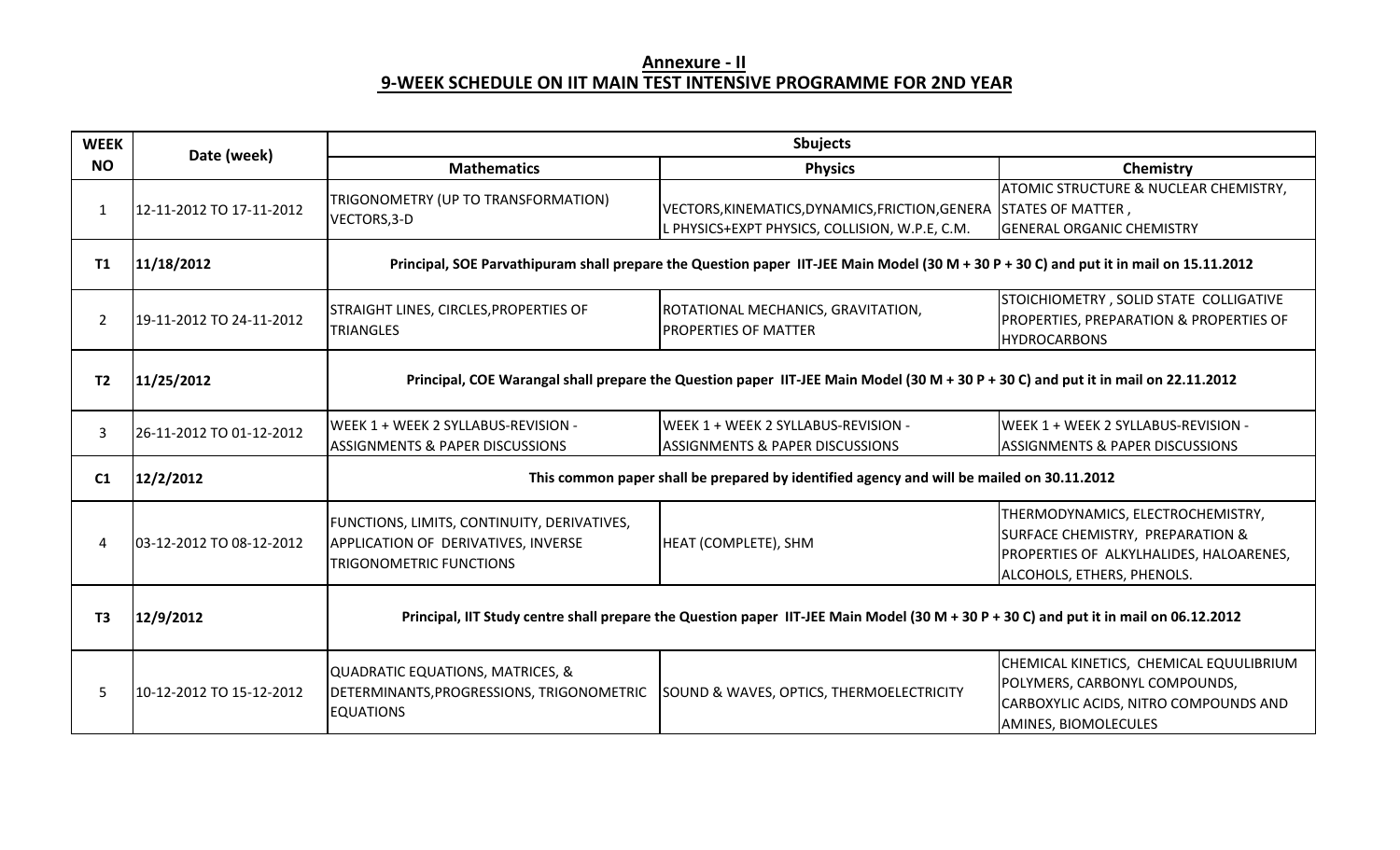| <b>WEEK</b>    | Date (week)              | Sbujects                                                                                                                               |                                                                                           |                                                                                                                  |
|----------------|--------------------------|----------------------------------------------------------------------------------------------------------------------------------------|-------------------------------------------------------------------------------------------|------------------------------------------------------------------------------------------------------------------|
| <b>NO</b>      |                          | <b>Mathematics</b>                                                                                                                     | <b>Physics</b>                                                                            | Chemistry                                                                                                        |
| T4             | 12/16/2012               | Principal, COE Vizag shall prepare the Question paper IIT-JEE Main Model (30 M + 30 P + 30 C) and put it in mail on 13.12.2012         |                                                                                           |                                                                                                                  |
| 6              | 17-12-2012 TO 22-12-2012 | WEEK 4 + WEEK 5 SYLLABUS -REVISION-<br><b>ASSIGNMENTS &amp; PAPER DISCUSSIONS</b>                                                      | lWEEK 4 + WEEK 5 SYLLABUS -REVISION-<br><b>ASSIGNMENTS &amp; PAPER DISCUSSIONS</b>        | WEEK 4 + WEEK 5 SYLLABUS -REVISION-<br><b>ASSIGNMENTS &amp; PAPER DISCUSSIONS</b>                                |
| C <sub>2</sub> | 12/23/2012               | This common paper shall be prepared by identified agency and will be mailed on 20.12.2012                                              |                                                                                           |                                                                                                                  |
| 7              | 24-12-2012 TO 29-12-2012 | INTEGRATION, DEFINITE INTEGRATION, AREAS, D.E.                                                                                         | ELECTROSTATICS, CURRENT ELECTRICITY,<br>ELECTROMAGNETISM, MAGNETISM                       | <b>TRANSITION ELEMENTS &amp; COORDINATION</b><br>COMPOUNDS, PERIODIC CLASSIFICATION,<br><b>CHEMICAL BONDING.</b> |
| T <sub>5</sub> | 12/30/2012               | Principal, COE Srikalahasthi shall prepare the Question paper IIT-JEE Main Model (30 M + 30 P + 30 C) and put it in mail on 27.12.2012 |                                                                                           |                                                                                                                  |
| 8              | 31-12-2012 TO 05-01-2013 | <b>BINOMIAL THEOREM, PERMUTATIONS &amp;</b><br>COMBINATIONS, PROBABILITY, COMPLEX NUMBERS                                              | <b>EMI, AC, MODERN PHYSICS</b>                                                            | PREPARATION AND PROPERTIES OF SOME<br>IMPORTANT COMPOUNDS, METALLURGY,<br>QUALITATIVE & QUANTITATIVE ANALYSIS    |
| T <sub>6</sub> | 1/6/2013                 | Principal, SOE Srisailam shall prepare the Question paper IIT-JEE Main Model (30 M + 30 P + 30 C) and put it in mail on 03.01.2013     |                                                                                           |                                                                                                                  |
| 9              | 07-01-2013 TO 11-01-2013 | WEEK 7 + WEEK 8 SYLLABUS-REVISION -<br><b>ASSIGNMENTS &amp; PAPER DISCUSSIONS</b>                                                      | WEEK 7 + WEEK 8 SYLLABUS-REVISION -<br><b>ASSIGNMENTS &amp; PAPER DISCUSSIONS</b>         | WEEK 7 + WEEK 8 SYLLABUS-REVISION -<br><b>ASSIGNMENTS &amp; PAPER DISCUSSIONS</b>                                |
| C <sub>3</sub> | 1/12/2013                |                                                                                                                                        | This common paper shall be prepared by identified agency and will be mailed on 09.01.2013 |                                                                                                                  |

**Note :** The Intensive programme in each subject shall be continuous (3) periods @ 50 min each, out of which 50 min or as per requirement shall be given for instruction and the remaining time for practice work in presence of the JL. For the rest of the students i.e., for exclusive IPE students the programme will be on IPE only and the Test will be conducted in the same dates as mentioned above in IPE Model in 2nd year syllabus only. The 2nd year syllabus for IPE students shall be devided accordingly and question paper for IPE Model Tests shall be prepared at Institutional level.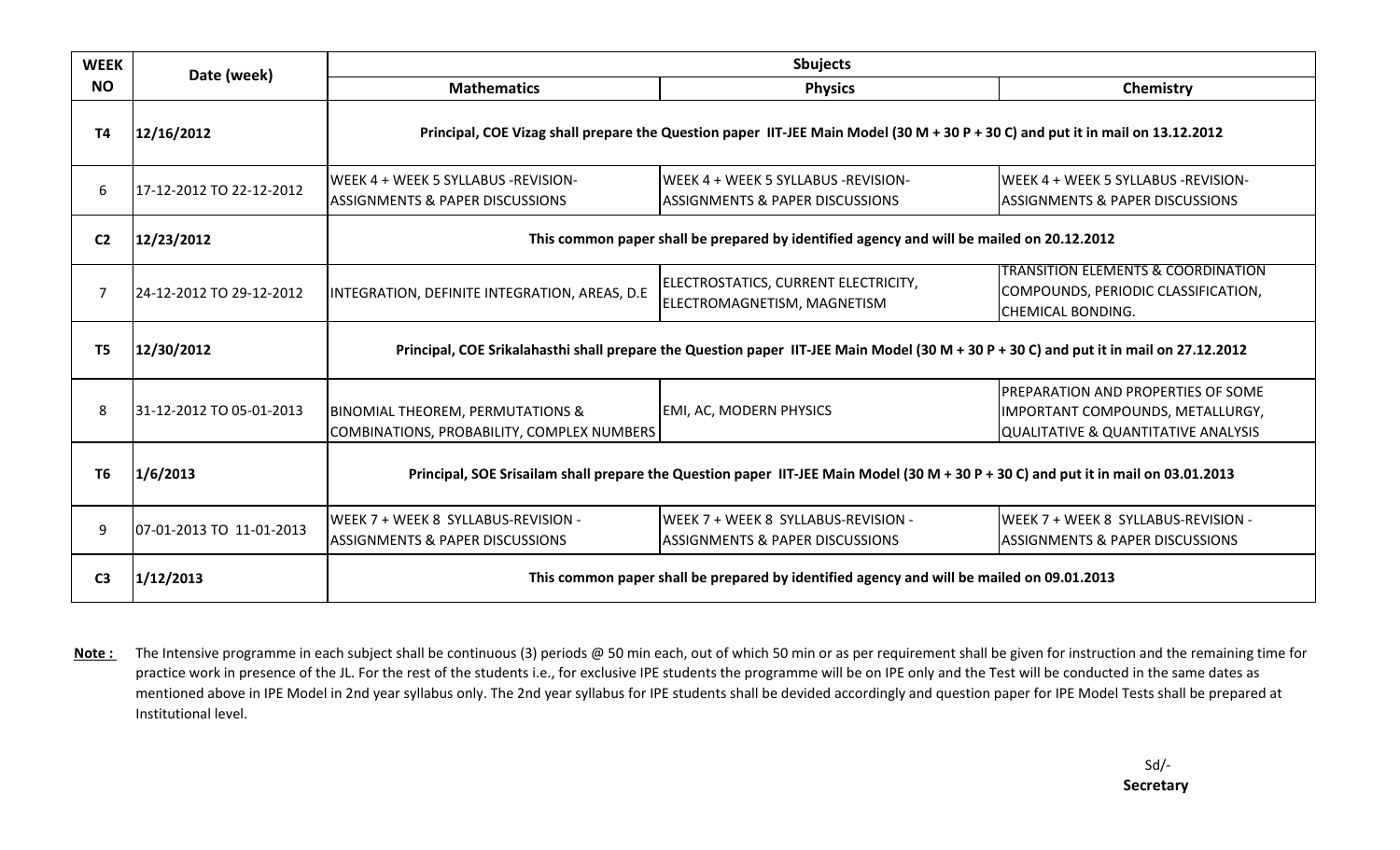### **Annexure ‐ III 25 DAYS SCHEDULE ON IIT MAIN TEST INTENSIVE PROGRAMME FOR 1ST YEAR STUDENT S**

| <b>WEEK</b>    | Date (week)            |                                                                                                                                        | <b>Subjects</b>                                                                                                                       |                                                                                                  |  |
|----------------|------------------------|----------------------------------------------------------------------------------------------------------------------------------------|---------------------------------------------------------------------------------------------------------------------------------------|--------------------------------------------------------------------------------------------------|--|
| <b>NO</b>      |                        | <b>Mathematics</b>                                                                                                                     | <b>Physics</b>                                                                                                                        | Chemistry                                                                                        |  |
|                | 17-1-2013 TO 25-1-2013 | Matrices upto Transformation and straight lines                                                                                        | Vectores, Dynamics, Kynamatics, Friction, Work<br>power energy                                                                        | Atomic structure, periodic table, chemical<br>bonding, hydrogen compounds, S&P block<br>elements |  |
| Τ1             | 1/27/2013              | Principal, COE Vizag shall prepare the Question paper IIT-JEE Main Model (30 M + 30 P + 30 C) and put it in mail on 24.1.2013          |                                                                                                                                       |                                                                                                  |  |
| $\overline{2}$ | 28-1-2013 TO 02-2-2013 | Vectors, 3D, Functions, Limits, continuty                                                                                              | Rotatory motion and SHM                                                                                                               | States of matters, stochiometry<br>thermodynamics                                                |  |
| T <sub>2</sub> | 2/3/2013               | Principal, SOE Parvathipuram shall prepare the Question paper IIT-JEE Main Model (30 M + 30 P + 30 C) and put it in mail on 30.01.2013 |                                                                                                                                       |                                                                                                  |  |
| 3              | 04-2-2013 TO 09-2-2013 | Trigonometry, Inverse trigonometry, properties of<br>Triangles, Tangents & Normals, Maximum and<br>Minimum                             | Heat and Thermon dynamics                                                                                                             | Chemical equilibrium, environmental<br>chemistry, organic chemistry                              |  |
| T <sub>3</sub> | 2/10/2013              |                                                                                                                                        | Principal, SOE Bhadrachalam shall prepare the Question paper IIT-JEE Main Model (30 M + 30 P + 30 C) and put it in mail on 07.02.2013 |                                                                                                  |  |

**Note :** The Intensive programme in each subject shall be continuous (3) periods @ 50 min each out of which 50 min or as per requirement shall be given for instruction and the remaining time for practice work in presence of the JL. For the rest of the students i.e., for exclusive IPE students the programme will be on IPE only and the Test will be conducted in the same dates as mentioned above in IPE Model with institution level prepared question papers.